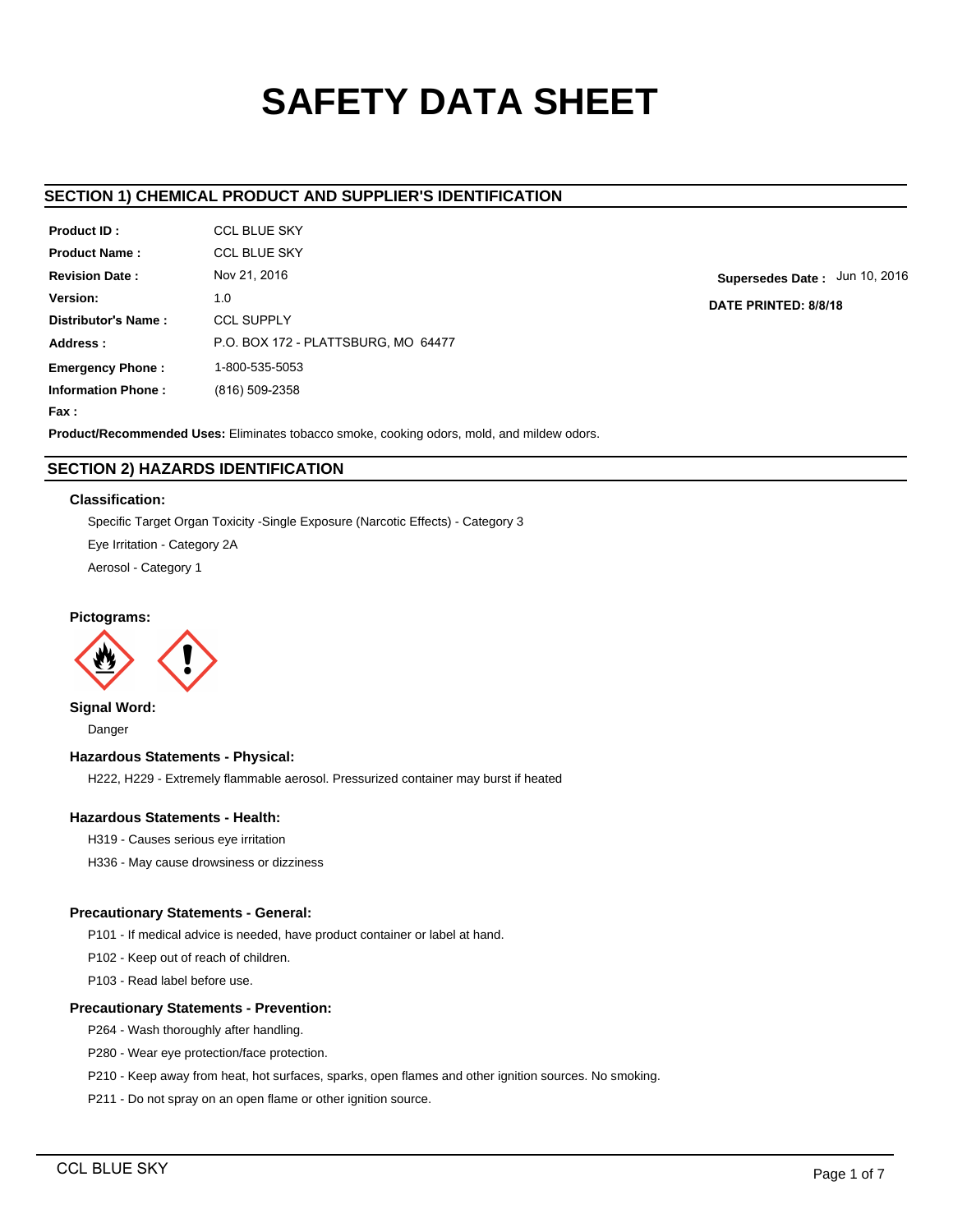#### **Precautionary Statements - Response:**

P312 - Call a POISON CENTER or doctor/physician if you feel unwell.

P305 + P351 + P338 - IF IN EYES: Rinse cautiously with water for several minutes. Remove contact lenses, if present and easy to do. Continue rinsing.

P337 + P313 - If eye irritation persists: Get medical advice/attention.

P304 + P340 - IF INHALED: Remove person to fresh air and keep comfortable for breathing.

#### **Precautionary Statements - Storage:**

P403 + P405 - Store in a well-ventilated place. Store locked up.

P410 - Protect from sunlight.

P412 - Do not expose to temperatures exceeding 50°C/122°F.

#### **Precautionary Statements - Disposal:**

P501 - Dispose of contents and container in accordance with all local, regional, national and international regulations.

# **SECTION 3) COMPOSITION / INFORMATION ON INGREDIENTS**

| CAS          | <b>Chemical Name</b> | % by Weight |
|--------------|----------------------|-------------|
| 0000067-64-1 | <b>ACETONE</b>       | 46% - 81%   |
| 0000074-98-6 | <b>PROPANE</b>       | 19% - 34%   |
|              |                      |             |

# **SECTION 4) FIRST-AID MEASURES**

#### **Inhalation:**

Remove source of exposure or move person to fresh air and keep comfortable for breathing.

If exposed/feel unwell/concerned: Call a POISON CENTER/doctor.

Eliminate all ignition sources if safe to do so.

#### **Eye Contact:**

Remove source of exposure or move person to fresh air. Rinse eyes cautiously with lukewarm, gently flowing water for several minutes, while holding the eyelids open. Remove contact lenses, if present and easy to do. Continue rinsing for a duration of 15-20 minutes. Take care not to rinse contaminated water into the unaffected eye or onto the face. If eye irritation persists: Get medical advice/attention.

#### **Skin Contact:**

Take off immediately all contaminated clothing, shoes and leather goods (e.g. watchbands, belts). Gently blot or brush away excess product. Wash with plenty of lukewarm, gently flowing water for a duration of 15-20 minutes. Call a POISON CENTER/doctor if you feel unwell. Store contaminated clothing under water and wash before reuse or discard.

#### **Ingestion:**

Rinse mouth. Do NOT induce vomiting. Immediately call a POISON CENTER/doctor. If vomiting occurs naturally, lie on your side, in the recovery position.

Never give anything by mouth to an unconscious or convulsing victim. Keep person warm and quiet.

## **SECTION 5) FIRE-FIGHTING MEASURES**

#### **Suitable Extinguishing Media:**

Use water, fog, dry chemical, or carbon dioxide.

Carbon dioxide can displace oxygen. Use caution when applying carbon dioxide in confined spaces. Simultaneous use of foam and water on the same surface is to be avoided as water destroys the foam.

## **Unsuitable Extinguishing Media:**

Water may be ineffective but can be used to cool containers exposed to heat or flame.

#### **Specific Hazards in Case of Fire:**

Contents under pressure. Keep away from ignition sources and open flames. Exposure of containers to extreme heat and flames can cause them to rupture often with violent force.

Aerosol cans may rupture when heated.

Heated cans may burst.

In fire, will decompose to carbon dioxide, carbon monoxide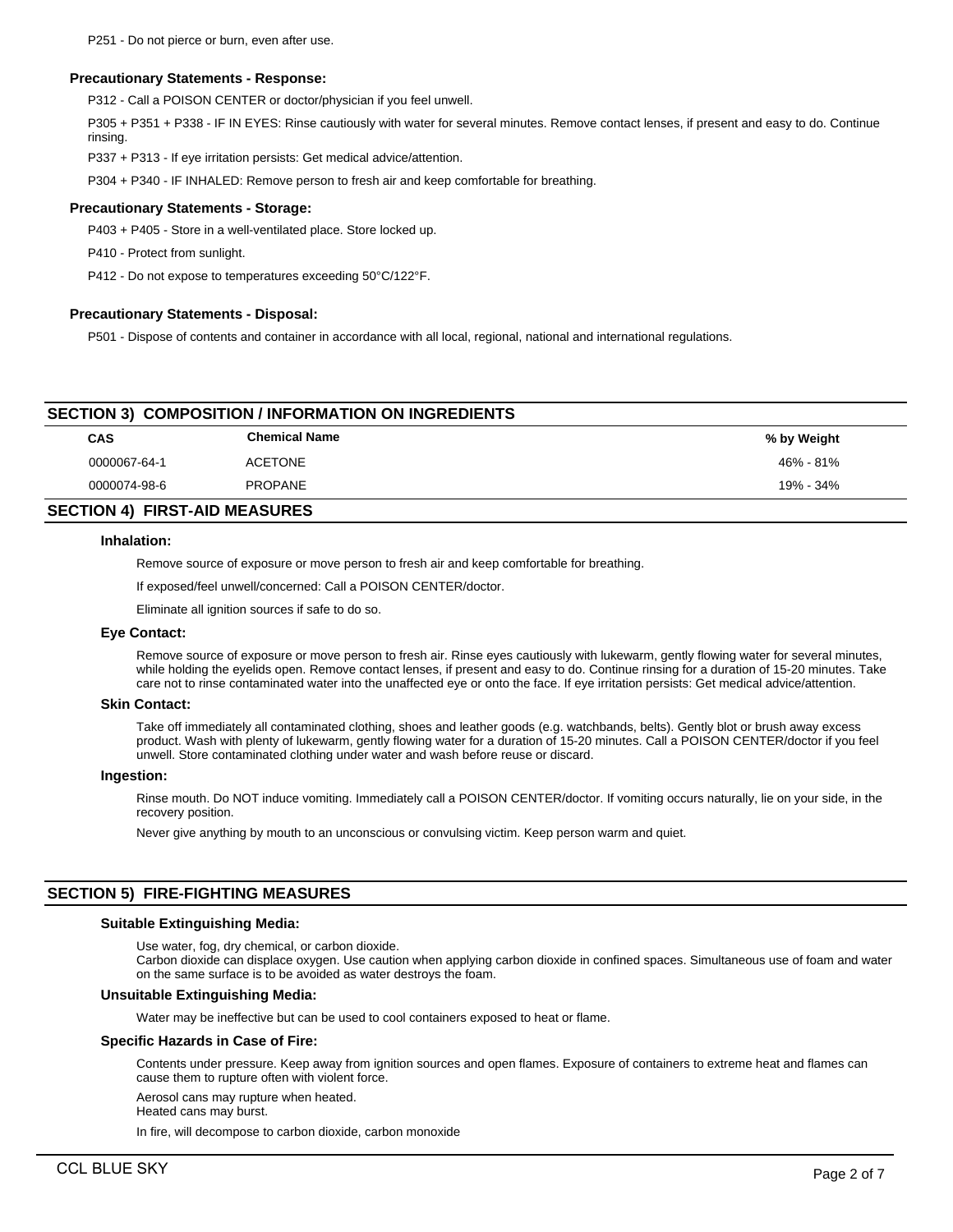## **Fire-Fighting Procedures:**

Isolate immediate hazard area and keep unauthorized personnel out. Stop spill/release if it can be done safely. Move undamaged containers from immediate hazard area if it can be done safely. Water spray may be useful in minimizing or dispersing vapors and to protect personnel.

Dispose of fire debris and contaminated extinguishing water in accordance with official regulations.

#### **Special Protective Actions:**

Wear protective pressure self-contained breathing apparatus (SCBA)and full turnout gear.

Care should always be exercised in dust/mist areas.

# **SECTION 6) ACCIDENTAL RELEASE MEASURES**

#### **Emergency Procedure:**

Flammable/combustible material.

ELIMINATE all ignition sources (no smoking, flares, sparks, or flames in immediate area). Stay upwind; keep out of low areas. Immediately turn off or isolate any source of ignition. Keep unnecessary people away; isolate hazard area and deny entry. Do not touch or walk through spilled material. Clean up immediately. Use absorbent sweeping compound to soak up material and put into suitable container for proper disposal.

#### **Recommended Equipment:**

Wear safety glasses and gloves.

#### **Personal Precautions:**

ELIMINATE all ignition sources (no smoking, flares, sparks, or flames in immediate area). Use explosion proof equipment. Avoid breathing vapor. Avoid contact with skin, eye or clothing. Do not touch damaged containers or spilled materials unless wearing appropriate protective clothing.

#### **Environmental Precautions:**

Stop spill/release if it can be done safely. Prevent spilled material from entering sewers, storm drains, other unauthorized drainage systems and natural waterways by using sand, earth, or other appropriate barriers.

# **SECTION 7) HANDLING AND STORAGE**

#### **General:**

For industrial and institutional use only. For use by trained personnel only. Keep away from children. Wash hands after use. Do not get in eyes, on skin or on clothing. Do not breathe vapors or mists. Use good personal hygiene practices. Eating, drinking and smoking in work areas is prohibited. Remove contaminated clothing and protective equipment before entering eating areas. Eyewash stations and showers should be available in areas where this material is used and stored. **Ventilation Requirements:**

Use only with adequate ventilation to control air contaminants to their exposure limits. The use of local ventilation is recommended to control emissions near the source.

#### **Storage Room Requirements:**

Keep container(s) tightly closed and properly labeled. Store in cool, dry, well-ventilated areas away from heat, direct sunlight and incompatibilities. Store in approved containers and protect against physical damage. Keep containers securely sealed when not in use. Indoor storage should meet OSHA standards and appropriate fire codes. Containers that have been opened must be carefully resealed to prevent leakage. Empty container retain residue and may be dangerous.

Do not cut, drill, grind, weld, or perform similar operations on or near containers. Do not pressurize containers to empty them. Ground all structures, transfer containers and equipment to conform to the national electrical code. Use procedures that prevent static electrical sparks. Static electricity may accumulate and create a fire hazard.

Store at temperatures below 120°F.

# **SECTION 8) EXPOSURE CONTROLS, PERSONAL PROTECTION**

# **Eye Protection:**

Chemical goggles, safety glasses with side shields or vented/splash proof goggles. Contact lenses may absorb irritants. Particles may adhere to lenses and cause corneal damage.

#### **Skin Protection:**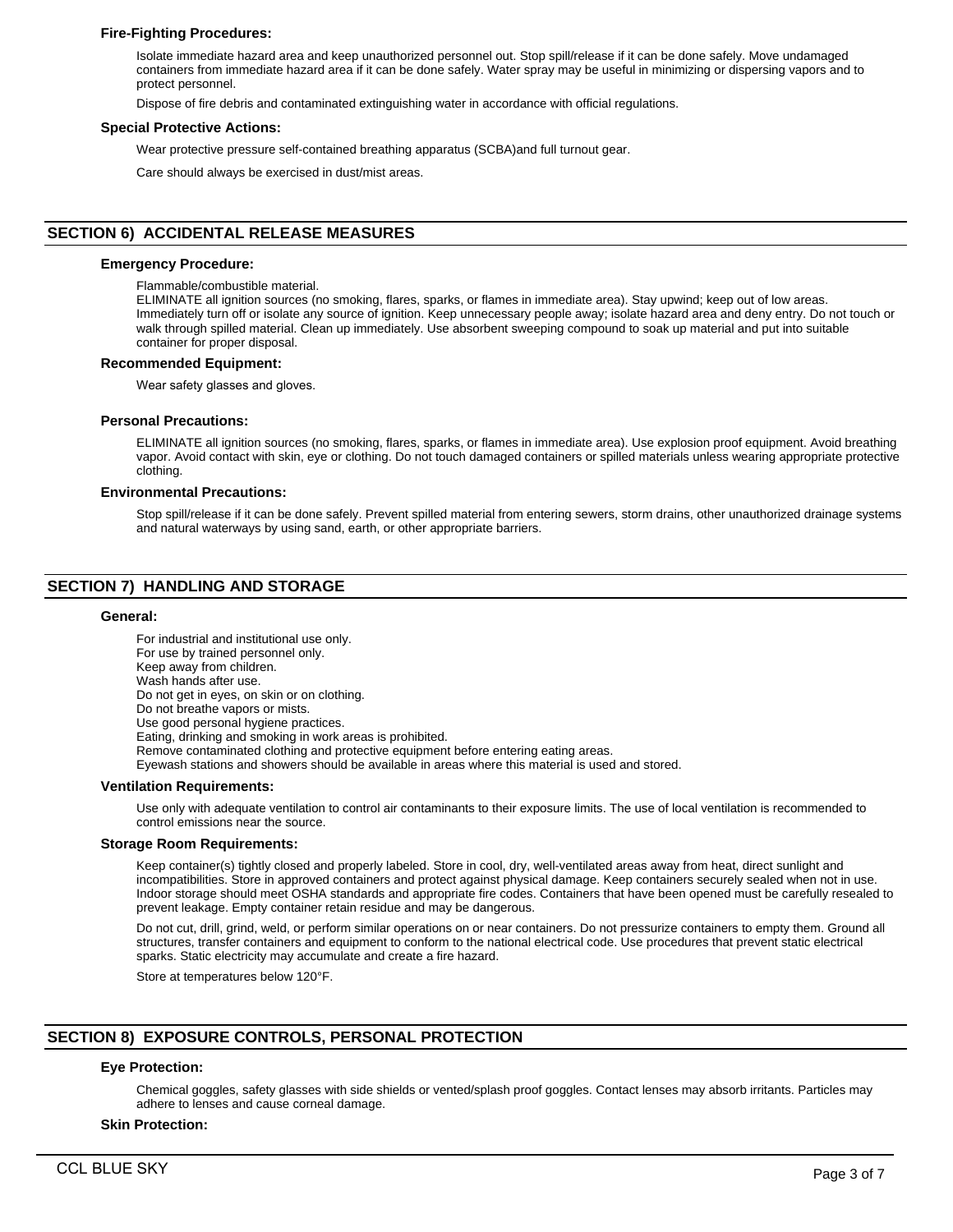Wear gloves, long sleeved shirt, long pants and other protective clothing as required to minimize skin contact.

Use of gloves approved to relevant standards made from the following materials may provide suitable chemical protection: PVC, neoprene or nitrile rubber gloves. Suitability and durability of a glove is dependent on usage, e.g. frequency and duration of contact, chemical resistance of glove material, glove thickness, dexterity. Always seek advice from glove suppliers. Contaminated gloves should be replaced. Chemical-resistant clothing is recommended to avoid prolonged contact. Avoid unnecessary skin contact.

# **Respiratory Protection:**

If engineering controls do not maintain airborne concentrations to a level which is adequate to protect worker, a respiratory protection program that meets or is equivalent to OSHA 29 CFR 1910.134 and ANSI Z88.2 should be followed. Check with respiratory protective equipment suppliers. Where air-filtering respirators are suitable, select an appropriate combination of mask and filter. Select a filter suitable for combined particulate/organic gases and vapors.

When spraying more than one half can continuously or more than one can consecutively, use NIOSH approved respirator.

## **Appropriate Engineering Controls:**

Provide exhaust ventilation or other engineering controls to keep the airborne concentrations of vapors below their respective threshold limit value.

| <b>Chemical Name</b> | OSHA<br>TWA<br>(ppm) | OSHA<br>TWA<br>(mg/m3) | <b>OSHA</b><br><b>STEL</b><br>(ppm) | OSHA<br>STEL<br>(mg/m3) | OSHA-<br>Tables-<br>Z1,2,3 | <b>OSHA</b><br>Carcinogen | OSHA<br>Skin<br>designation | <b>NIOSH</b><br>TWA<br>(ppm) | <b>NIOSH</b><br>TWA<br>(mg/m3) | <b>NIOSH</b><br>STEL<br>(ppm) | <b>NIOSH</b><br><b>STEL</b><br>(mg/m3) | <b>NIOSH</b><br>Carcinogen |
|----------------------|----------------------|------------------------|-------------------------------------|-------------------------|----------------------------|---------------------------|-----------------------------|------------------------------|--------------------------------|-------------------------------|----------------------------------------|----------------------------|
| <b>ACETONE</b>       | 1000                 | 2400                   |                                     |                         |                            |                           |                             | 250                          | 590                            |                               |                                        |                            |
| <b>PROPANE</b>       | 1000                 | 1800                   |                                     |                         |                            |                           |                             | 1000                         | 1800                           |                               |                                        |                            |

| Chemical Name  | ACGIH<br>TWA<br>(ppm)                              | <b>ACGIH</b><br><b>TWA</b><br>(mg/m3) | <b>ACGIH</b><br><b>STEL</b><br>(ppm) | <b>ACGIH</b><br><b>STEL</b><br>(mg/m3) |
|----------------|----------------------------------------------------|---------------------------------------|--------------------------------------|----------------------------------------|
| <b>ACETONE</b> | 500                                                | 1188                                  | 750                                  | 1782                                   |
| <b>PROPANE</b> | See<br>Appendix<br>F: Minimal<br>Oxygen<br>Content |                                       |                                      |                                        |

# **SECTION 9) PHYSICAL AND CHEMICAL PROPERTIES**

# **Physical and Chemical Properties**

| Density                      | 5.66323 lb/gal        |
|------------------------------|-----------------------|
| Density VOC                  | 1.62818 lb/gal        |
| % VOC                        | 28.75000%             |
| <b>VOC Actual</b>            | 1.62818 lb/gal        |
| <b>VOC Actual</b>            | 195.10460 g/l         |
| <b>VOC Regulatory</b>        | 1.62818 lb/gal        |
| <b>VOC Regulatory</b>        | 195.10460 g/l         |
| Appearance                   | Clear                 |
| <b>Odor Threshold</b>        | <b>NA</b>             |
| Odor Description             | Lavender Fragrance    |
| pH                           | <b>NA</b>             |
| <b>Water Solubility</b>      | Slightly              |
| Flammability                 | Flashpoint below 73 ° |
| Flash Point Symbol           | F NA                  |
| <b>Flash Point</b>           | <b>NA</b>             |
| Viscosity                    | <b>NA</b>             |
| Lower Explosion Level        | 1.8                   |
| <b>Upper Explosion Level</b> | 9.5                   |
| <b>Melting Point</b>         | <b>NA</b>             |
| Vapor Density                | Slower than ether     |
|                              |                       |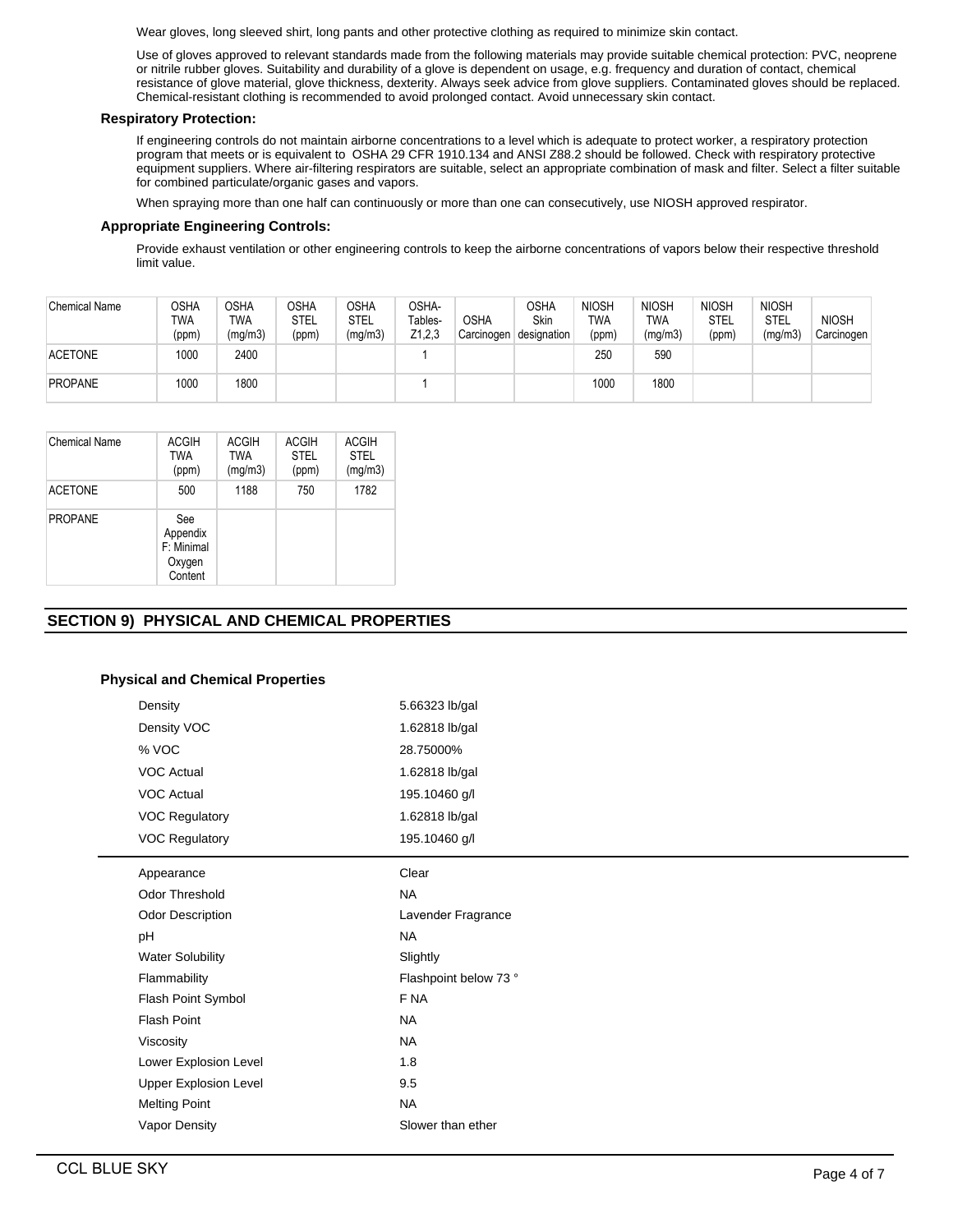| Freezing Point     | ΝA                |
|--------------------|-------------------|
| Low Boiling Point  | $0^{\circ}$ F     |
| High Boiling Point | 133 °F            |
| Decomposition Pt   | N.A.              |
| Auto Ignition Temp | $NA$ .            |
| Evaporation Rate   | Slower than ether |

# **SECTION 10) STABILITY AND REACTIVITY**

## **Stability:**

Stable.

#### **Conditions to Avoid:**

High temperatures.

## **Incompatible Materials:**

None known.

#### **Hazardous Reactions/Polymerization:**

Will not occur.

## **Hazardous Decomposition Products:**

In fire, will decompose to carbon dioxide, carbon monoxide.

# **SECTION 11) TOXICOLOGICAL INFORMATION**

#### **Skin Corrosion/Irritation:**

Overexposure will cause defatting of skin.

## **Serious Eye Damage/Irritation:**

Overexposure will cause redness and burning sensation.

#### **Carcinogenicity:**

No data available

## **Germ Cell Mutagenicity:**

No data available

## **Reproductive Toxicity:**

No data available

#### **Respiratory/Skin Sensitization:**

No data available

## **Specific Target Organ Toxicity - Single Exposure:**

May cause drowsiness or dizziness

## **Specific Target Organ Toxicity - Repeated Exposure:**

No data available

## **Aspiration Hazard:**

Aspiration hazard if swallowed.

#### **Acute Toxicity:**

Inhalation: effect of overexposure include irritation of respiratory tract, headache, dizziness, nausea, and loss of coordination. Extreme overexposure may result in unconsciousness and possibly death.

0000067-64-1 ACETONE

LC50 (male rat): 30000 ppm (4-hour exposure); cited as 71000 mg/m3 (4-hour exposure) (29) LC50 (male mouse): 18600 ppm (4-hour exposure); cited as 44000 mg/m3 (4-hour exposure) (29)

LD50 (oral, female rat): 5800 mg/kg (24)

LD50 (oral, mature rat): 6700 mg/kg (cited as 8.5 mL/kg) (31)

LD50 (oral, newborn rat): 1750 mg/kg (cited as 2.2 mL/kg) (31)

LD50 (oral, mouse): 3000 mg/kg (32,unconfirmed)

LD50 (dermal, rabbit): Greater than 16000 mg/kg cited as 20 mL/kg) (30)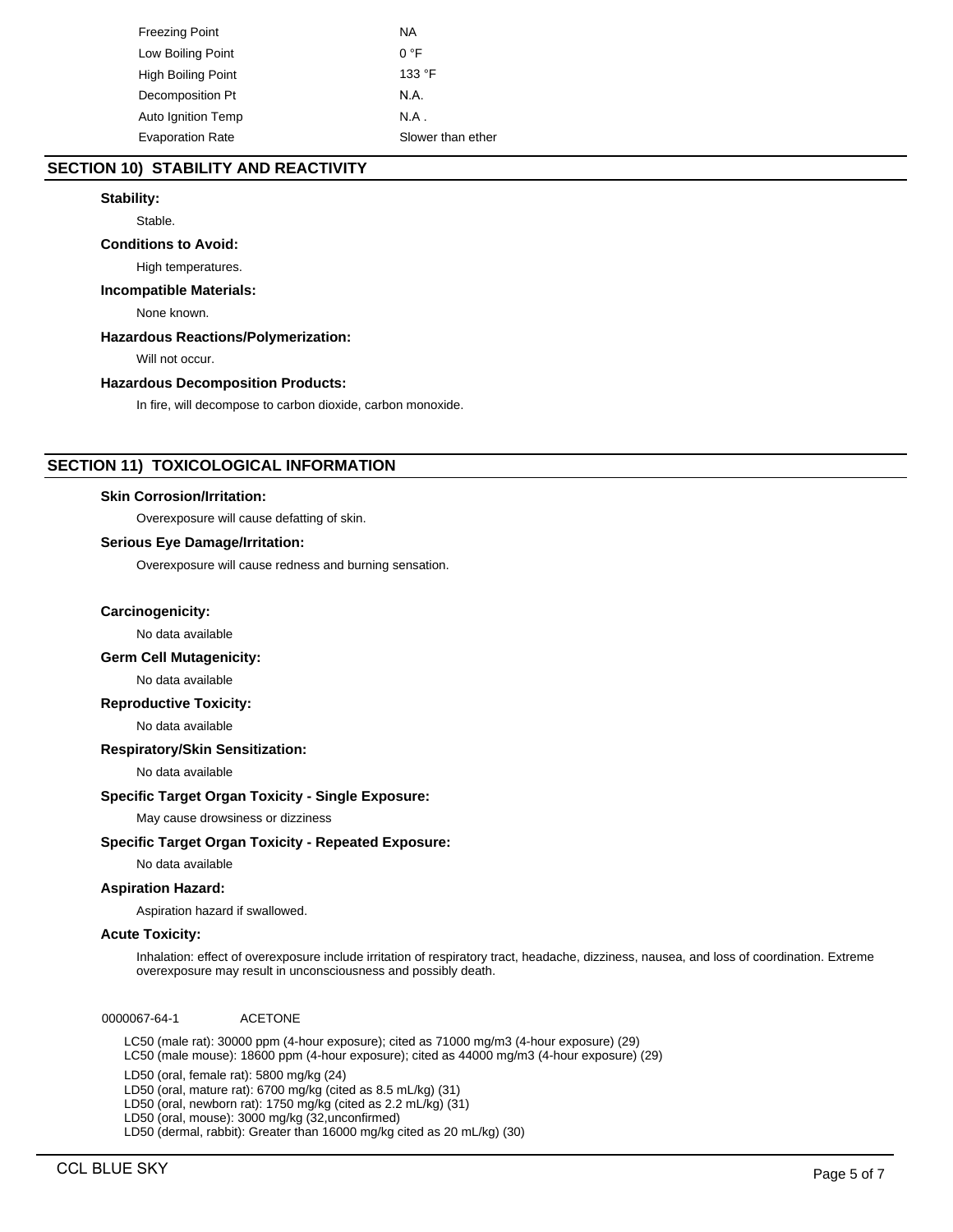## **Potential Health Effects - Miscellaneous**

0000067-64-1 ACETONE

The following medical conditions may be aggravated by exposure: lung disease, eye disorders, skin disorders. Overexposure may cause damage to any of the following organs/systems: blood, central nervous system, eyes, kidneys, liver, respiratory system, skin.

# **SECTION 12) ECOLOGICAL INFORMATION**

#### **Toxicity:**

No data available.

#### **Mobility in Soil:**

No data available.

## **Other Adverse Effects:**

No data available.

## **Bio-accumulative Potential**

0000067-64-1 ACETONE

Does not bioaccumulate

## **Persistence and Degradability**

0000067-64-1 ACETONE

91% readily biodegradable, Method: OECD Test Guideline 301B

# **SECTION 13) DISPOSAL CONSIDERATIONS**

#### **Water Disposal:**

Under RCRA, it is the responsibility of the user of the product, to determine at the time of disposal whether the product meets RCRA criteria for hazardous waste. Waste management should be in full compliance with federal, state, and local laws.

Empty containers retain product residue which may exhibit hazards of material, therefore do not pressurize, cut, glaze, weld or use for any other purposes. Return drums to reclamation centers for proper cleaning and reuse.

# **SECTION 14) TRANSPORT INFORMATION**

## **U.S. DOT Information:**

Consumer Commodity, ORM-D

## **IMDG Information:**

Consumer Commodity, ORM-D

## **IATA Information:**

Consumer Commodity, ORM-D

# **SECTION 15) REGULATORY INFORMATION**

| CAS          | Chemical Name  | % By Weight | <b>Regulation List</b>                             |
|--------------|----------------|-------------|----------------------------------------------------|
| 0000067-64-1 | <b>ACETONE</b> |             | 46% - 81% CERCLA, SARA312, TSCA, RCRA, ACGIH, OSHA |
| 0000074-98-6 | <b>PROPANE</b> |             | 19% - 34% SARA312, TSCA, ACGIH, OSHA               |

## **SECTION 16) OTHER INFORMATION**

#### **Glossary:**

\* There are points of differences between OSHA GHS and UN GHS. In 90% of the categories, they can be used interchangeably, but for the Skin Corrosion/Irritant Category and the Specific Target Organ Toxicity (Single and Repeated Exposure) Categories. In these cases, our system will say UN GHS.